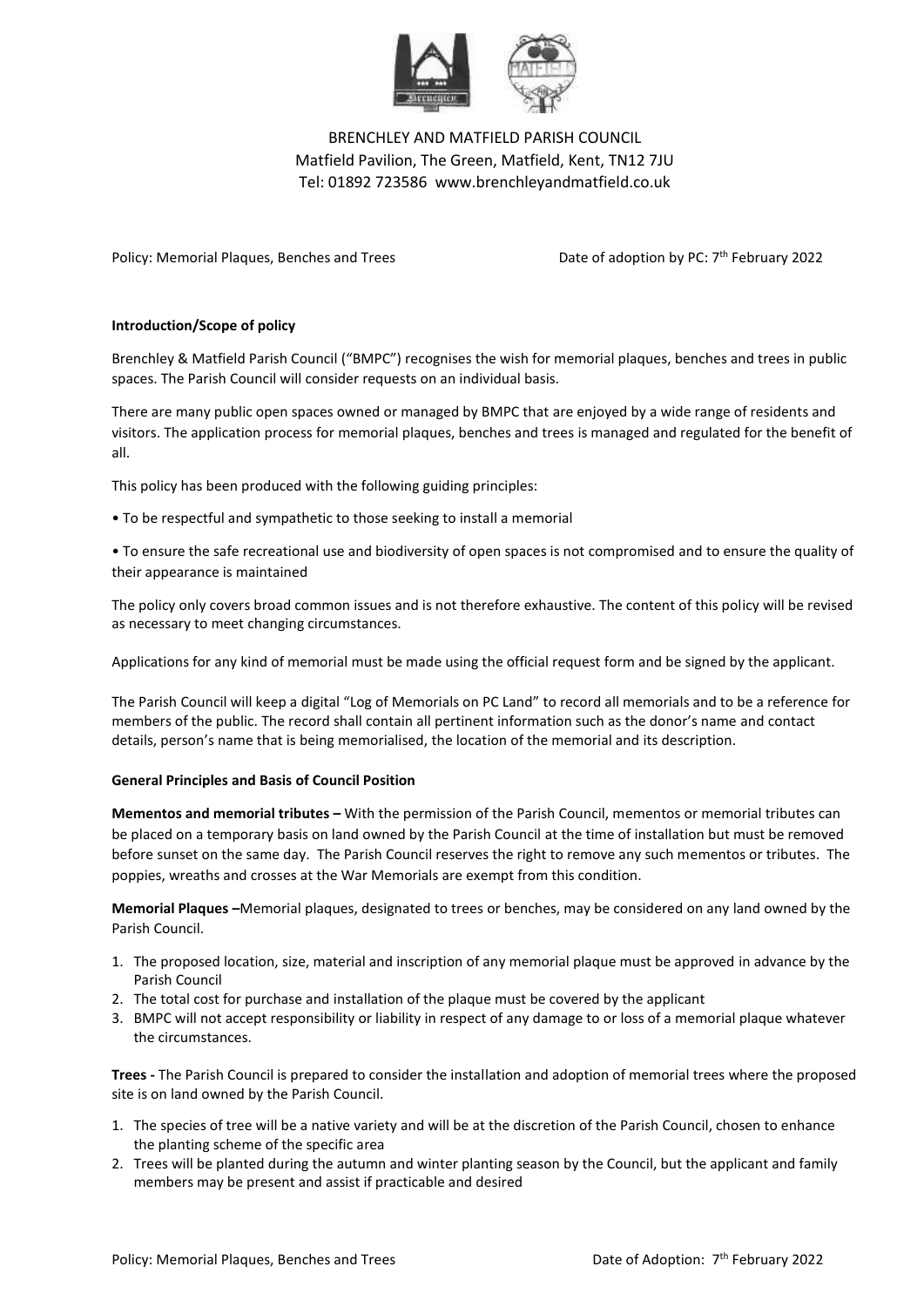

# BRENCHLEY AND MATFIELD PARISH COUNCIL Matfield Pavilion, The Green, Matfield, Kent, TN12 7JU Tel: 01892 723586 www.brenchleyandmatfield.co.uk

- 3. The total cost for purchase and installation of the tree must be covered by the applicant prior to the ordering of the tree.
- 4. The Council require donor(s) to maintain trees including mulching, loosening of ties and regular watering until established, without endangering the safety of the public and themselves.
- 5. The tree will be owned solely by the Parish Council.
- 6. BMPC will not accept responsibility or liability in respect of any damage to or loss of a memorial tree whatever the circumstances, including damage caused by a third party.
- 7. The Parish Council will monitor the health of the tree after planting, and reserves the right to fell, or remove any diseased or damaged limbs as necessary for the health of the tree and/or public safety. Inspections by the Parish Council and its specialist advisers will determine if the tree is safe and the Parish Council or its officers shall be the final arbiters of any decision in this regard.

**Benches –** The Parish Council is prepared to consider the installation of memorial benches where the proposed site is on land owned by the Parish Council.

- 1. The Parish Council will limit the number of benches allowed in any particular area, at its discretion.
- 2. Benches will be of wooden structure and prior to installation the design approved by the Parish Council to be in keeping with the intended location. For avoidance of doubt it is advised that prior to the purchase of the bench a design statement and pictorial guide be submitted to Council for approval.
- 3. The total cost of purchase and installation of the bench including the concrete base where necessary must be paid by the applicant prior to the ordering of the bench.
- 4. The bench, and the base, will become the property of the Parish Council.
- 5. The Parish Council, should they need to, will endeavour to notify the applicant in the event that the memorial bench is damaged. The applicant should ensure that the Parish Council is in possession of current contact details.
- 6. The Parish Council reserves the right to remove any memorial benches that have been damaged and are, in the view of the Council, beyond economical repair.
- 7. The Parish Council accepts no liability for damage to any memorial bench from vandals, third parties or whilst the Parish Council carries out ground works in proximity to the bench.
- 8. Memorial plaques fitted to benches must be approved in advance as per the conditions above.

### **Burial or Scattering of Ashes**

The Parish Council will consider the scattering of ashes on a case by case basis.